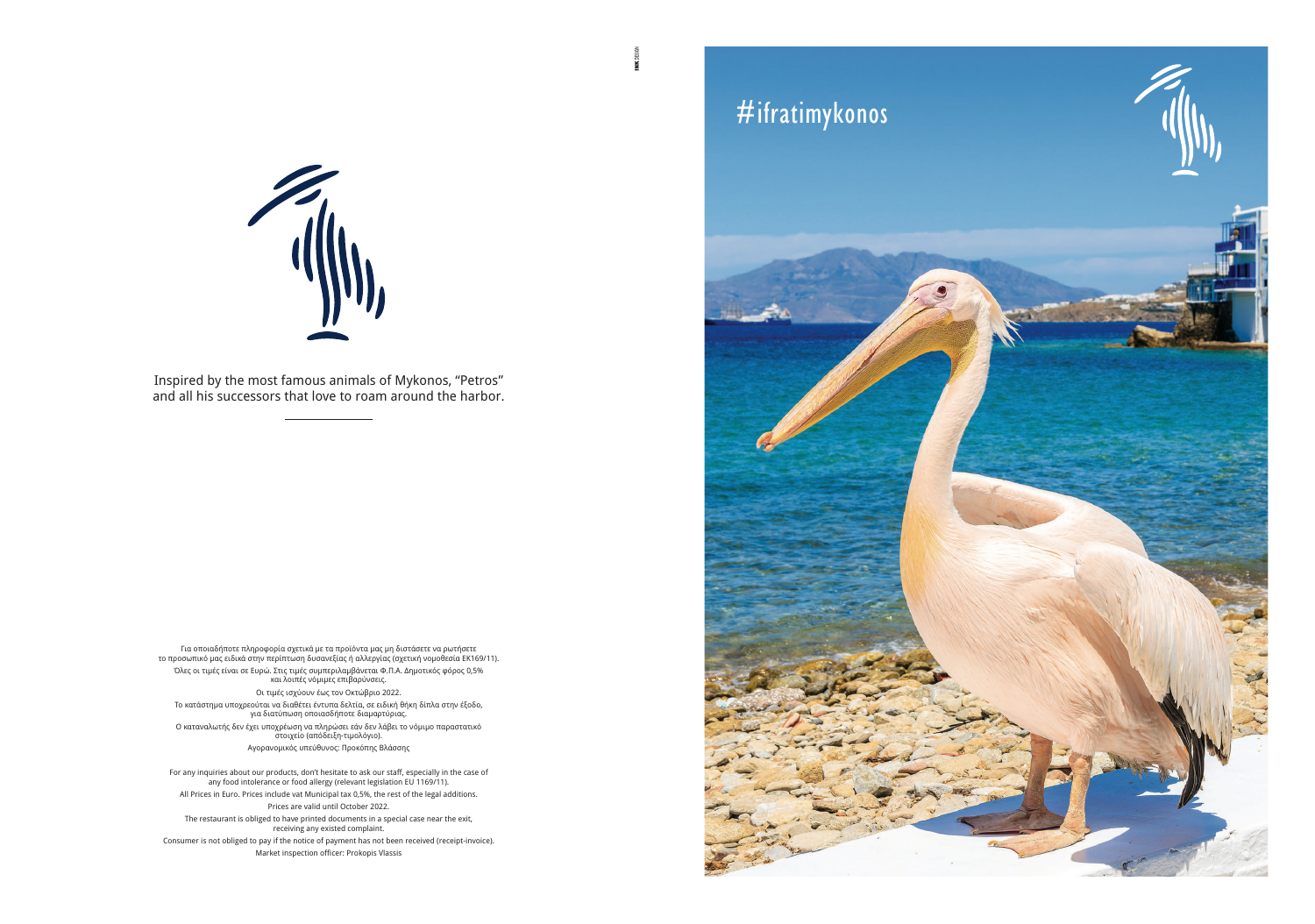### **CRUDO**

| Carpaccio di manzo e tartufo                                                                                                                                                                      | 29 |
|---------------------------------------------------------------------------------------------------------------------------------------------------------------------------------------------------|----|
| Λεπτές φέτες βιολογικού μοσχαριού Ω3 με κρύα σάλτσα τρούφας,<br>τσιπς τοπιναμπούρ & λεμόνια confit<br>Organic omega-3 beef carpaccio with truffle sauce, topinambur chips & lemon confit          |    |
| Battuta di manzo                                                                                                                                                                                  | 27 |
| Μοσχαρίσιο ταρτάρ κρύα κρέμα μελιτζάνας, , ψητή τομάτα, mascarpone και τραγανές πατάτες<br>Steak tartare, eggplant cream, roast tomato, mascarpone and crispy potatoes                            |    |
| Carpaccio di Branzino                                                                                                                                                                             | 26 |
| Λεπτές φέτες από φρέσκο βιολογικό λαβράκι, πιπεριά τσίλι,<br>εσπεριδοειδή και αυγοτάραχο Trikalinos<br>Thin slices of fresh organic sea bass, chili pepper, citrus fruits and Trikalinos bottarga |    |
| Granchio reale                                                                                                                                                                                    | 34 |
| Βασιλικό καβούρι με αβοκάντο, κινόα, βινεγκρέτ passion fruit, λάδι βανίλιας, φύτρες φασολιού<br>King carb with avocado, quinoa, passion fruit vinaigrette, vanilla oil, bean sprouts              |    |
| Ceviche al salmone                                                                                                                                                                                | 25 |
| Ελαφρά μαριναρισμένος σολομός Label Rouge με πιπεριά τσίλι, κόλιανδρο και microgreens<br>Lightly marinated Label Rouge salmon with chili pepper, coriander and microgreens                        |    |

Γραβιέρα Σφακίων Graviera from Creta

# *Gikas Xenakis*

**CONSULTING CHEF**

### *Evangelos Hasiotis* **PASTRY CHEF**

### **FORMAGGI GRECI**

### Μετσοβόνε καπνιστό

Smoked metsovone



| 8.5 |
|-----|
|     |
| 8.5 |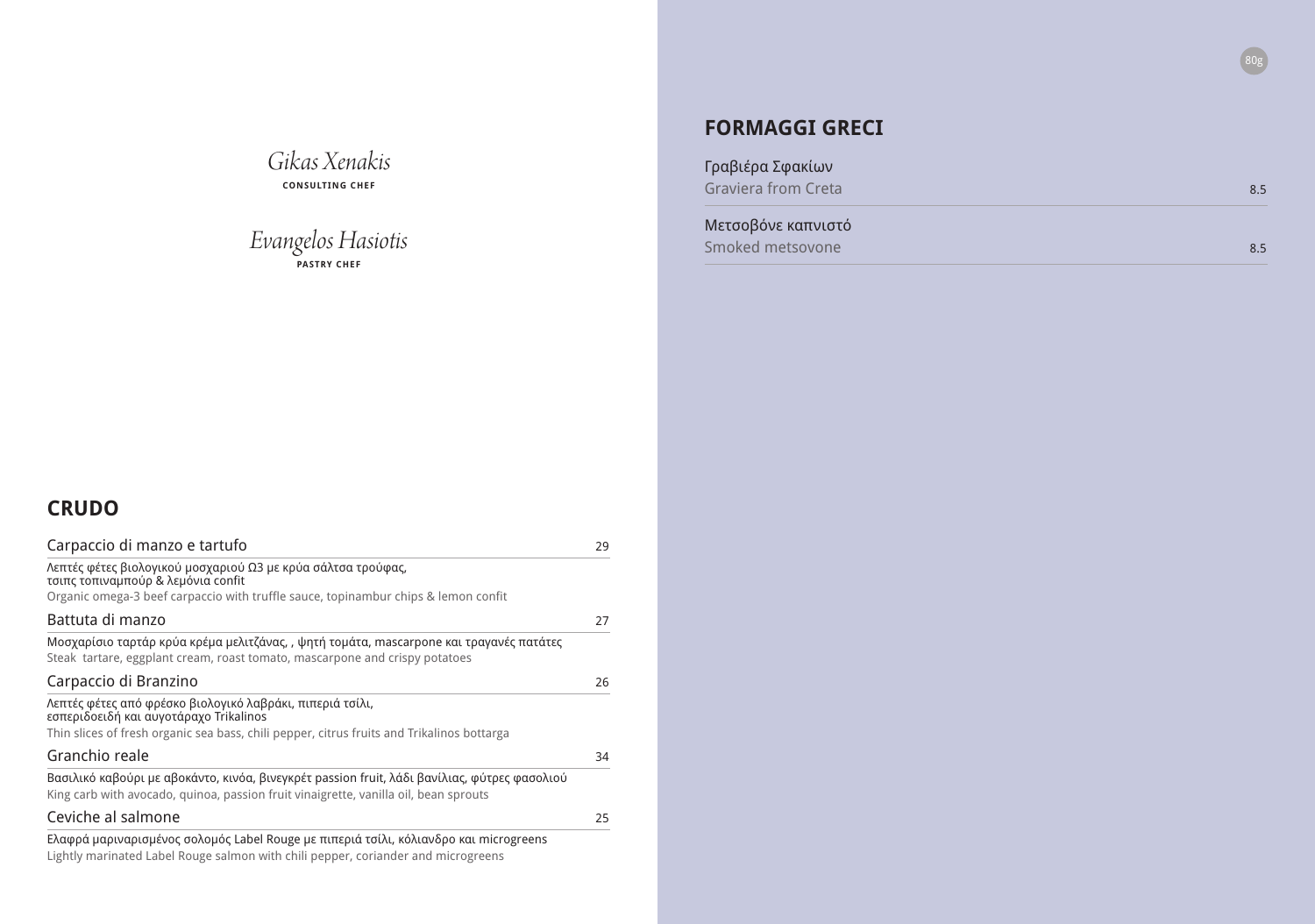### **FORMAGGI FRANCESI-SVIZZERI / FRENCH - SWISS CHEESES**

| Comte / gruyere           | -95 |
|---------------------------|-----|
| Chevre (plain or flavors) | 75  |
| Roquefort                 | 9.5 |

### **FORMAGGI SPAGNOLI / SPANISH CHEESES**

### **FORMAGGI TEDESCHI / GERMAN CHEESES**

| Cambozola (triple cream blue cheese) |  |
|--------------------------------------|--|
|--------------------------------------|--|

### **FORMAGGI INGLESI / ENGLISH CHEESES**

| Blue stilton                                                              |     |
|---------------------------------------------------------------------------|-----|
| Cheddar mature (plain, cranberry, smoked, chilli, brandy, garlic, ginger) | 8.5 |

80g

#### Asparagi arrostiti 17 km kuning tahun 17 km kuning tahun 17 km kuning tahun 17 km kuning tahun 17 km kuning ta

Ψητά σπαράγγια, παλαιωμένη παρμεζάνα, σάλτσα απ Grilled asparagus, matured parmigiano reggiano and

#### Mozzarella buffalo

Μοτσαρέλα, ροδάκινο, granola με quinoa, φοινόκιο, Mozzarella di Buffalo, peach, quinoa, finocchio & sals

#### Calamari al pesto

## **PRIMI**

Ψητό καλαμάρι, pesto βασιλικού, ταρτάρ τομάτας και Grilled calamari, basil pesto, tomato tartare, and swe

### Gamberi marinati alla griglia e uova di sal

Ψητές μαριναρισμένες γαρίδες, αβοκάντο, ροδάκινο Grilled marinated shrimps, avocado, peach and Keta

Κρύα σούπα από τοματίνια, βασιλικό και φρέσκια ρι Fresh pomodorini gazpacho, basil & fresh ricotta

## Jamon iberico de Bellota pata negra res. 3

Burrata με πολύχρωμα τοματίνια και φρέσκο βασιλικό Burrata with multi – coloured cherry tomatoes and fr

### Salmone affumicato

Σαλάτα με τραγανά φυλλώματα, καπνιστό σολομό Σκ μανταρίνι και παπαρουνόσπορο Crunchy leaf salad with Scottish smoked salmon, avoe

#### Insalata di verdure con miele di tartufo

Ανάμεικτη σαλάτα με τραγανό κατσικίσιο τυρί, ροδάκινο, μέλι τρούφας και βινεγκρέτ από λευκό βαλσάμικο Mixed salad with crispy goat cheese, peach, truffle ho

### Zucchini e pecorino Sardo

Ελαφρά μαριναρισμένες ταλιατέλες κολοκυθιού, pest και πεκορίνο Σαρδηνίας Lightly marinated zucchini tagliatelle, pesto di basilico

### Insalata di Cesare croccante

Τραγανό φιλέτο κοτόπουλο πάνω σε τρυφερά μαρουλ Crispy chicken fillet on tender lettuce, parmesan sauce and corn

| ιό βαλσάμικο και μέλι                       |                |
|---------------------------------------------|----------------|
| balsamic-honey sauce                        |                |
| salsa verde                                 | 1 <sup>c</sup> |
| a verde                                     |                |
|                                             | 21             |
| ι chips γλυκοπατάτας                        |                |
| et potato chips                             |                |
| mone                                        | 27             |
| και μπρικ<br>salmon roe                     |                |
|                                             | 15             |
| αι ντομάτα                                  |                |
| าd tomato                                   |                |
|                                             | 16             |
| κότα                                        |                |
| 6 5j 80g                                    | 35             |
|                                             |                |
|                                             |                |
|                                             |                |
|                                             | 18             |
| Ó                                           |                |
| esh basil                                   |                |
|                                             | 27             |
| ωτίας, αβοκάντο,                            |                |
| cado, mandarin orange and poppy seeds       |                |
|                                             | 2 <sub>C</sub> |
| ανο, μέλι τρούφας                           |                |
| ney and white balsamic vinaigrette          |                |
|                                             | 18             |
| to βασιλικου, quinoa, σταφύλια              |                |
| o, quinoa, grapes & pecorino sardo          |                |
|                                             | 1 <sup>c</sup> |
| λάκια, κρύα σάλτσα παρμεζάνας και καλαμπόκι |                |
|                                             |                |

#### Bruschetta con mozzarella e prosciutto 15

Μπρουσκέτα με μοτσαρέλα, prosciutto San Daniele και Bruschetta with mozzarella, prosciutto San Daniele and

### Zuppa fredda di pomodorini 16

Κομμένο στο χέρι | Hand sliced

### **VERDURE / SALADS**

### Burrata e pomodorini 18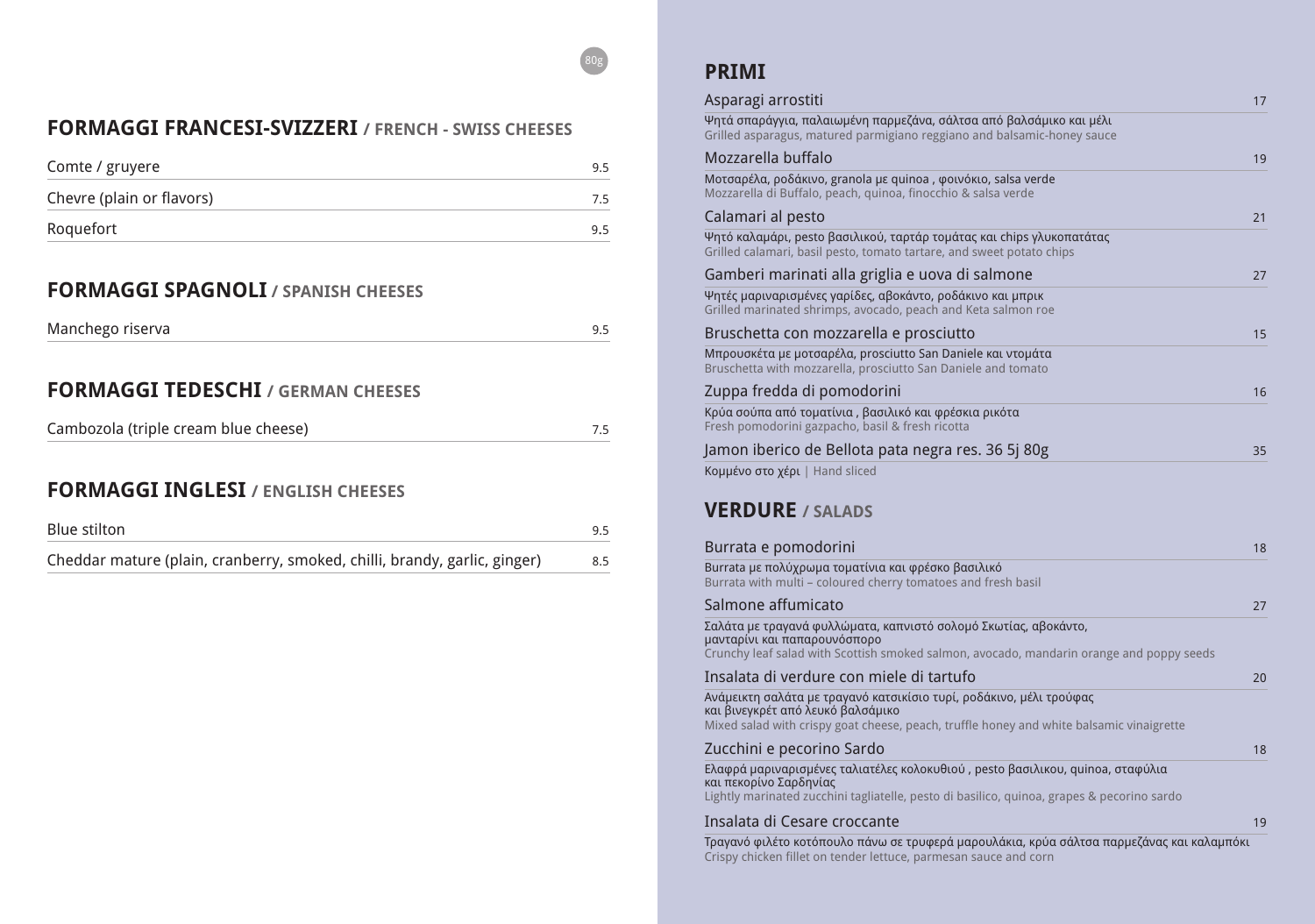## **PASTE & RISOTTI**

| Casarecce con zucchine                                                                                        | 21 |
|---------------------------------------------------------------------------------------------------------------|----|
| Casarecce με κολοκυθάκια, ψητές τομάτες, δυόσμο και ψητό κουκουνάρι                                           |    |
| Casarecce with zucchini, roasted tomatoes, mintand toasted pine nuts                                          |    |
| Linguine al pesto                                                                                             | 20 |
| Λινγκουίνι με σάλτσα πέστο, ψητά τοματίνια και Parmigiano Reggiano 36 μηνών ωρίμανσης                         |    |
| Linguine with pesto sauce, grilled cherry tomatoes and Parmigiano Reggiano 36 months aged                     |    |
| Maltagliati con polo                                                                                          | 25 |
| Μαγειρεμένο κοτόπουλο σε λευκό κρασί, ψητά τοματίνια, μυρωδικά και Πεκορίνο Σαρδηνίας                         |    |
| Traditional Italian pasta, slowly cooked chicken in white wine, roasted pomodorini,<br>herbs & Pecorino Sardo |    |
| Risotto con funghi porcini e tartufo estivo                                                                   | 27 |
| Ριζότο με πορτσίνι, πεκορίνο Σαρδηνίας και φρέσκια τρούφα                                                     |    |
| Risotto with porcini, pecorino sardo and fresh truffle                                                        |    |
| Risotto alla Milanese con gamberi                                                                             | 28 |
| Ριζότο με σαφράν, ψητές γαρίδες και σχοινόπρασο                                                               |    |
| Risotto with saffron, grilled shrimps and chives                                                              |    |
| Spaghetti carbonara di anguille                                                                               | 24 |
| Σπαγγέτι carbonara με καπνιστό χέλι Άρτας, αυγό & pecorino dolce                                              |    |
| Spaghetti carbonara with smoked eel from Arta, egg & pecorino dolce                                           |    |
| Linguine con aglio olio e vongole                                                                             | 29 |
| Λινγκουίνι με φρέσκα όστρακα, λευκό κρασί, chili και τραγανά ψίχουλα                                          |    |

| Παστράμι μοσχαρίσιο με μίγμα πιπεριών |  |
|---------------------------------------|--|
| Beef pastrami with peppers            |  |

Σαλάμι με τρούφα salame with truffle

| Parmigiano Reggiano 36 mesi        | 9.5  |
|------------------------------------|------|
| Pecorino al tartufo Moliterno      | 13.5 |
| Pecorino pepato stagionato         | 7.5  |
| Pecorino al peperoncino stagionato | 7.5  |
| Pecorino Sardo                     | 7.5  |
| Taleggio                           | 6.5  |
| Gorgonzola dolce / piccante        | 6.5  |
| Provolone dolce                    | 6.5  |

Linguine with fresh oysters, white wine, chili and crunchy bread crumbs

### **SALUMI GRECI / GREEK COLD CUTS**

### Απάκι χοιρινό καπνιστό smoked pork with spices from creta (apaki) 7

### **FORMAGGI ITALIANI / ITALIAN CHEESES**

| Parmigiano Reggiano 36 mesi        | 9.5  |
|------------------------------------|------|
| Pecorino al tartufo Moliterno      | 13.5 |
| Pecorino pepato stagionato         | 7.5  |
| Pecorino al peperoncino stagionato | 7.5  |
| Pecorino Sardo                     | 7.5  |
| Taleggio                           | 6.5  |
| Gorgonzola dolce / piccante        | 6.5  |
| Provolone dolce                    | 6.5  |
|                                    |      |



| 8.5 |
|-----|
|     |
| ∙   |
|     |
|     |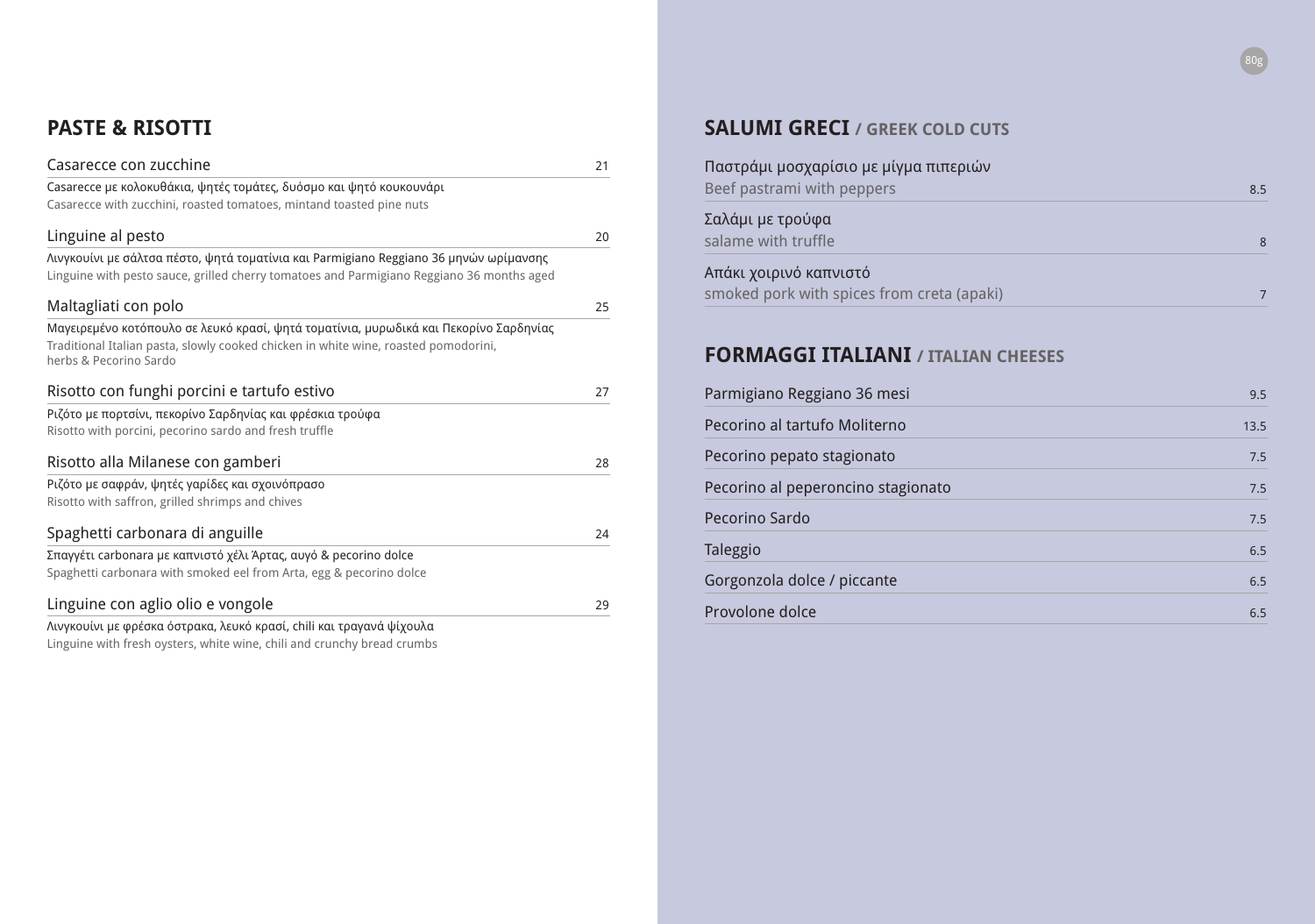### **SALUMI ITALIANI / ITALIAN COLD CUTS**

| Prosciutto di San Daniele 18 mesi      | 9.5 |
|----------------------------------------|-----|
| Prosciutto di Parma 24 mesi            | 9.5 |
| Bresaola della Valtellina punta d'anca | 9.5 |
| Coppa di Parma                         | 7.5 |
| Salame ventricina                      | 7.5 |
| Salame Milano                          | 7.5 |
| Salame Napoli                          | 7.5 |
| Salame finocchiona                     | 7.5 |
| Mortadella Bologna pistacchio          | 6.5 |
| Salame tartufo                         | 8.5 |

### **SALUMI SPAGNOLI / SPANISH COLD CUTS**

| Jamon iberico de bellota |    |
|--------------------------|----|
| Chorizo iberico          | Q5 |

# TAGLIERI DI TERRA

CHEESE & CHARCUTERIE

80g

### Margherita **13** and 13 and 13 and 13 and 13 and 13 and 13 and 13 and 13 and 13 and 13 and 13 and 13 and 13 and 13 and 13 and 13 and 13 and 13 and 13 and 13 and 13 and 13 and 13 and 13 and 13 and 13 and 13 and 13 and 13 and

### **PIZZA**

#### Bianca al funghi

#### Quattro formaggi

#### Pepperoni

### Rotolo di pizza

| Σάλτσα ντομάτας, φρέσκια mozzarella και βασιλικός                                                                                                                                                 |    |
|---------------------------------------------------------------------------------------------------------------------------------------------------------------------------------------------------|----|
| Tomato sauce, fresh mozzarella and basil                                                                                                                                                          |    |
| I Frati                                                                                                                                                                                           | 19 |
| Ντομάτα μοτσαρέλα βουβαλίσια, baby ρόκα & prosciutto San Daniele<br>Tomato, buffalo mozzarella, baby rocket & prosciutto San Daniele                                                              |    |
| Bianca al funghi                                                                                                                                                                                  | 20 |
| Κρέμα παρμεζάνας, καπνιστή μοτσαρέλα, μανιτάρια & λάδι τρούφας<br>Parmesan cream, smoked mozzarella, mushrooms & truffle oil                                                                      |    |
| Quattro formaggi                                                                                                                                                                                  | 18 |
| Teleggio, flakes παρμεζάνας, gorgonzola & μοτσαρέλα<br>Teleggio, parmesan flakes, gorgonzola & mozzarella                                                                                         |    |
| Pepperoni                                                                                                                                                                                         | 18 |
| Σάλτσα ντομάτας, πιπεριές, chorizo & μαϊντανό<br>Tomato sauce, peppers, chorizo & parsley                                                                                                         |    |
| Primavera                                                                                                                                                                                         | 17 |
| Σάλτσα ντομάτας, λαχανικά, μοτσαρέλα και baby σπανάκι                                                                                                                                             |    |
| Tomato sauce, vegetables, mozzarella and baby spinach                                                                                                                                             |    |
| Carbonara                                                                                                                                                                                         | 18 |
| Αυγό, πανσέτα, παρμεζάνα και μοτσαρέλα                                                                                                                                                            |    |
| Egg, pancetta, parmesan and mozzarella                                                                                                                                                            |    |
| Pizza a barca                                                                                                                                                                                     | 19 |
| Πεϊνιρλί με παστράμι, αυγό και λάδι τρούφας                                                                                                                                                       |    |
| Peinirli with pastrami, egg and truffle oil                                                                                                                                                       |    |
| Diavola                                                                                                                                                                                           | 20 |
| Καυτερό σαλάμι, σάλτσα ντομάτας, μοτσαρέλα, παρμεζάνα και λάδι 'nduja                                                                                                                             |    |
| Spicy salami, tomato sauce, mozzarella, parmesan and 'nduja oil                                                                                                                                   |    |
| Rotolo di pizza                                                                                                                                                                                   | 19 |
| Poλό πίτσα με prosciutto cotto, μοτσαρέλα, λάδι τρούφας, baby ρόκα, μανιτάρια & ντοματίνια<br>Pizza roll with prosciutto cotto, mozzarella, truffle oil, baby rocket, mushrooms & cherry tomatoes |    |
| Schiacciata al oregano                                                                                                                                                                            | 6  |
|                                                                                                                                                                                                   |    |

### Primavera

### **Carbonara**

#### Pizza a barca

### Schiacciata al oregano 6

Τραγανό ζυμάρι, ρίγανη, παρμεζάνα και ελαιόλαδο Crispy base, oregano, parmesan and olive oil